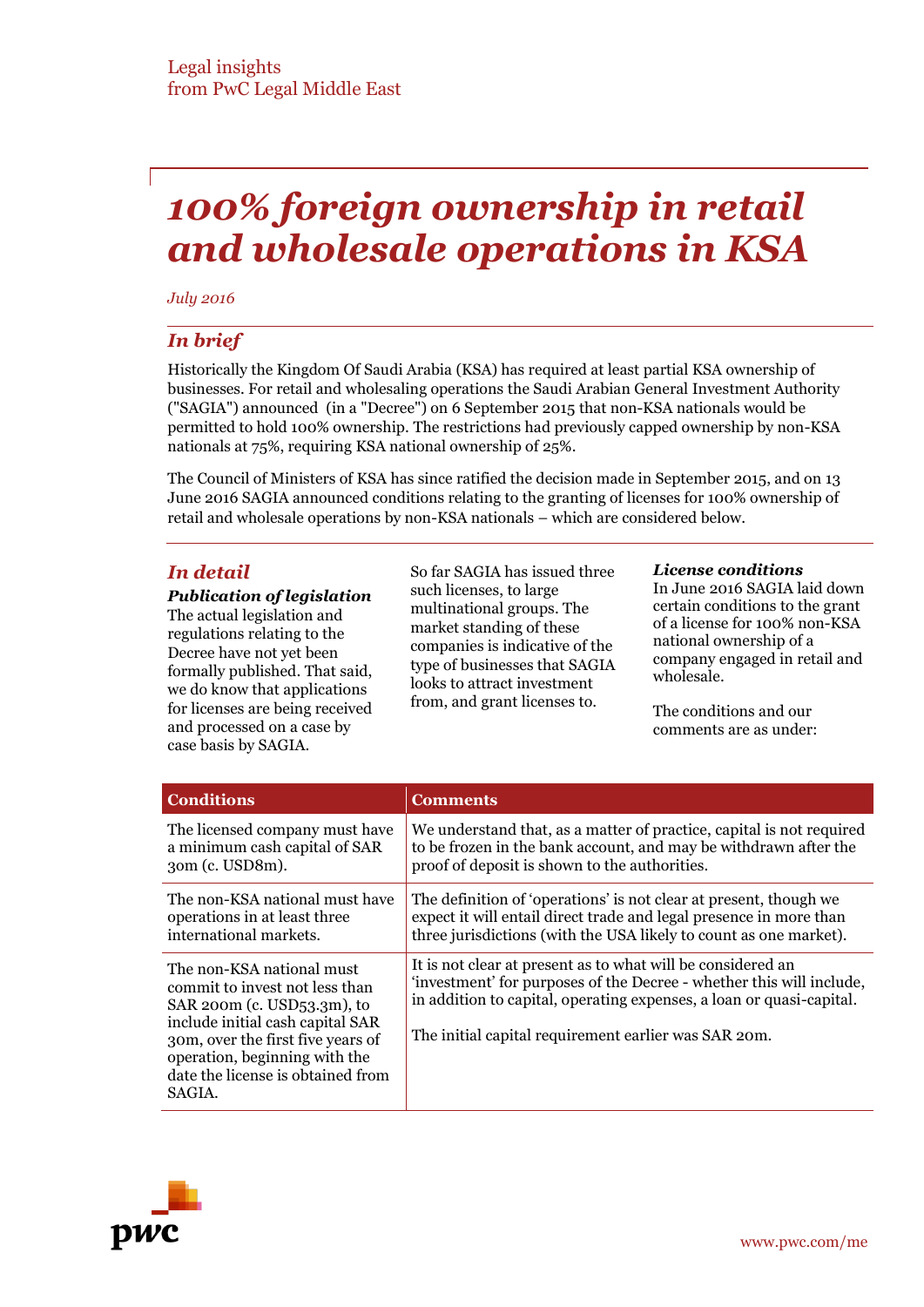*100% foreign ownership in retail and wholesale operations in KSA*

| <b>Conditions</b>                                                                                                                                                                                                                                                                                                                                              | <b>Comments</b>                                                                                                                                                                                                                                                                                                                                                                                                                                                                                                                                                                                                                                                                                                                                                                                                                                                                                                                                                                                                                                                                                                        |
|----------------------------------------------------------------------------------------------------------------------------------------------------------------------------------------------------------------------------------------------------------------------------------------------------------------------------------------------------------------|------------------------------------------------------------------------------------------------------------------------------------------------------------------------------------------------------------------------------------------------------------------------------------------------------------------------------------------------------------------------------------------------------------------------------------------------------------------------------------------------------------------------------------------------------------------------------------------------------------------------------------------------------------------------------------------------------------------------------------------------------------------------------------------------------------------------------------------------------------------------------------------------------------------------------------------------------------------------------------------------------------------------------------------------------------------------------------------------------------------------|
| The company may be incorporated as a<br>limited liability company or a branch of<br>the foreign company.                                                                                                                                                                                                                                                       | Earlier, a branch of a non-KSA company was not permitted. A branch, being<br>an extension of a company, may be a desired option for a non-KSA company<br>to operate in KSA.                                                                                                                                                                                                                                                                                                                                                                                                                                                                                                                                                                                                                                                                                                                                                                                                                                                                                                                                            |
|                                                                                                                                                                                                                                                                                                                                                                | While a limited liability company may be incorporated with one KSA national<br>shareholder, it is still unclear whether a non-KSA national is permitted, in<br>practice, to singly own a company.                                                                                                                                                                                                                                                                                                                                                                                                                                                                                                                                                                                                                                                                                                                                                                                                                                                                                                                      |
| The non-KSA national must commit to<br>achieve the Saudization percentage<br>stipulated by Ministry of Labour and<br>Social Development, develop and<br>deliver a plan to enable KSA nationals<br>to take up key positions within the first<br>five years of operation, and guarantee<br>their continued employment.                                           | The Ministry of Labour and Social Development has prescribed Saudization<br>percentages for various industries.<br>For instance, the telecommunication sector must have 100% KSA national<br>employees by the 3rd of September. To our knowledge, a foreign<br>telecommunication retail company is yet to be granted a license for 100%<br>ownership under the Decree and as such it is to be seen whether an<br>application for 100% non-KSA national ownership is adversely affected by<br>the extensive Nitaqat ('Saudization') program of the telecommunication<br>industry.                                                                                                                                                                                                                                                                                                                                                                                                                                                                                                                                       |
| A minimum of 30% KSA national<br>employees must be trained each year.                                                                                                                                                                                                                                                                                          | Earlier, the requirement was for a minimum of 15% of Saudi employees to be<br>trained each year.<br>Where the Nitaqat ('Saudization') program requires 100% KSA national<br>employees, such as in the telecommunications retail sector, this provision<br>may have the effect of training 30% of the entire retail workforce, which<br>could be a significant cost.                                                                                                                                                                                                                                                                                                                                                                                                                                                                                                                                                                                                                                                                                                                                                    |
| The non-KSA national must commit to<br>fulfil one or more of the following<br>conditions within the first five years:<br>(a) 30% of products to be<br>distributed must be made in<br>the KSA;<br>(b) Invest 5% of gross sale revenue<br>in research and development<br>within KSA; and<br>(c) Establish logistics and an after<br>sales support centre in KSA. | It is unclear at present if satisfaction of any one condition will suffice.<br>With respect to condition (a), what constitutes 'made in KSA', or a<br>percentage thereof, is unclear. Clarity is required on matters such as whether<br>the threshold applies to ensuring a certain percentage of raw materials is<br>procured from KSA, or whether some degree of value addition must take<br>place in the KSA.<br>With respect to condition (b), what constitutes 'research and development' is<br>unclear, and remains to be seen how it will vary per industry.<br>With respect to condition (c), it is unclear whether the requirement to<br>'establish logistics' means that the non-KSA national must establish its own<br>distribution channels, and if so, is the non-KSA national then prevented from<br>engaging other distributors in KSA. Consideration must be given to any<br>existing distributorship arrangements, and their possible termination.<br>It is pertinent to add that if the company invests SAR300 (USD80m) within<br>the first five years, then the preceding conditions may not apply. |
| The takeaway                                                                                                                                                                                                                                                                                                                                                   | attractiveness of retail and wholesale<br>which will require careful<br>consideration by businesses.<br>operations in KSA.                                                                                                                                                                                                                                                                                                                                                                                                                                                                                                                                                                                                                                                                                                                                                                                                                                                                                                                                                                                             |

The Decree, and the recently introduced conditions, is a significant development and has the potential to increase the

operations in KS. Clearly however there are a number

of conditions that need to be met to take advantage of these changes,

consideration by businesses.